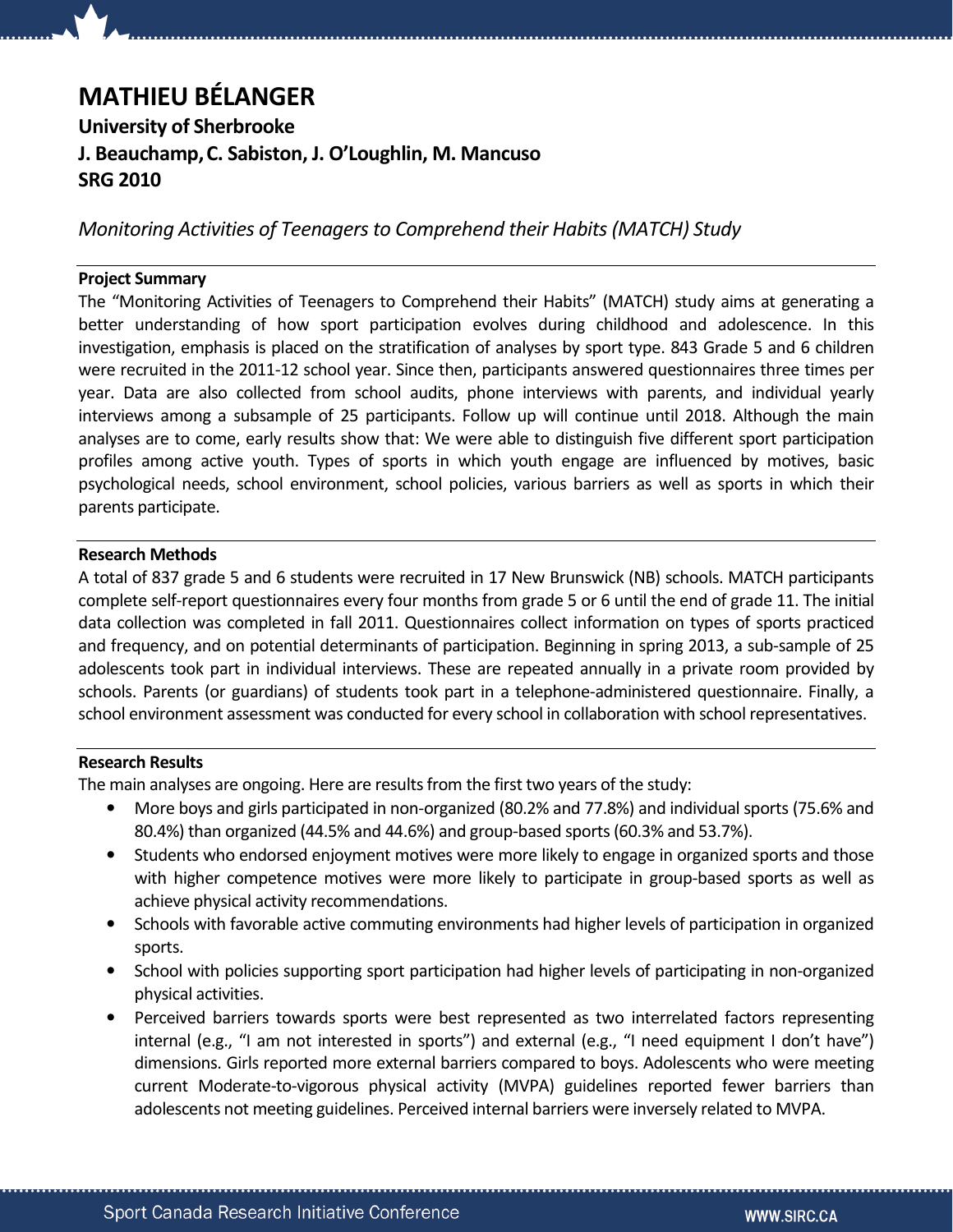- There was a positive association between psychological need satisfaction of competence, autonomy, relatedness and MVPA. Longitudinally: as psychological need satisfaction increased over time, so does MVPA levels.
- Parents' participation in racket sports was associated with a significantly higher likelihood of youth participating in racket sports. There were no significant associations for the other types of physical activities. The probability that parents and youth participated in the same types of activities was moderate to high, whereas the probability that neither parents nor youth participated in a particular type of activity was low to moderate.
- Our first round of qualitative interviews led to the identification of five distinct sports participation profiles: specialists, regulars, explorers, outdoor enthusiasts, and accidentally actives. These were distinguishable based on preferred types of sports, commitment towards various types of sports, variety in types of sports practiced, and contexts in which sports are practiced (e.g., individual vs group, organised vs unstructured, competitive vs recreational). Participants in these profiles were also distinguishable based on motivation for sport participation and basic psychological need satisfaction of competence, autonomy, and relatedness.

## Policy Implications

Recognizing the importance attributed by children to enjoyment motives, sport practitioners, schools and communities hoping to increase participation in organized sports should aim at making their activities interesting, fun, and stimulating.

To increase participation in group-based sports, interventions may need to incorporate consideration of competence motives by reinforcing skill development and enhanced performance and offering realistic and attainable challenges through sport participation opportunities.

To increase satisfaction of psychological needs (i.e. Competence, relatedness and autonomy) which in turn can increase MVPA among youth, Schools should: 1- Provide opportunities (e.g. recess, lunch) for youth to practice new skills with the help of a sport professional and encourage them to keep practicing these skills in order to become more at ease and feel more confident (competence), 2- Allow students to choose activities according to their interests. This will group together youth with similar objectives and facilitate development of relationships (relatedness), and 3- Offer opportunities for youth to choose the activity in which they want to engage without questioning their motives or trying to control the outcomes.

School environment were strongly related to sport participation, and most specifically to participation in organised sports. Schools and school boards could work together to implement active commuting programs, such as "Walking school bus" programs, active transportation days, and modify policies or create infrastructures that promote active commuting to school, such as allowing skateboards on school premises, offering bike racks, and ensuring that crossing guards are present at pedestrian crossings.

Parents' sport participation may have an influence on types of activities practiced by youth, especially for activities that are relatively less popular among youth. Communities and sport organizations should offer more opportunities for parents to be active such as adult sports teams and walking/running/biking clubs as a strategy for increasing sport participation in youth.

Internal barriers to sports appear to have a larger influence on MVPA than external barriers: Programs aimed at increasing sport participation in youth should be discussed with youth, and their barriers, specifically their internal barriers should be taken into consideration prior to implementation.